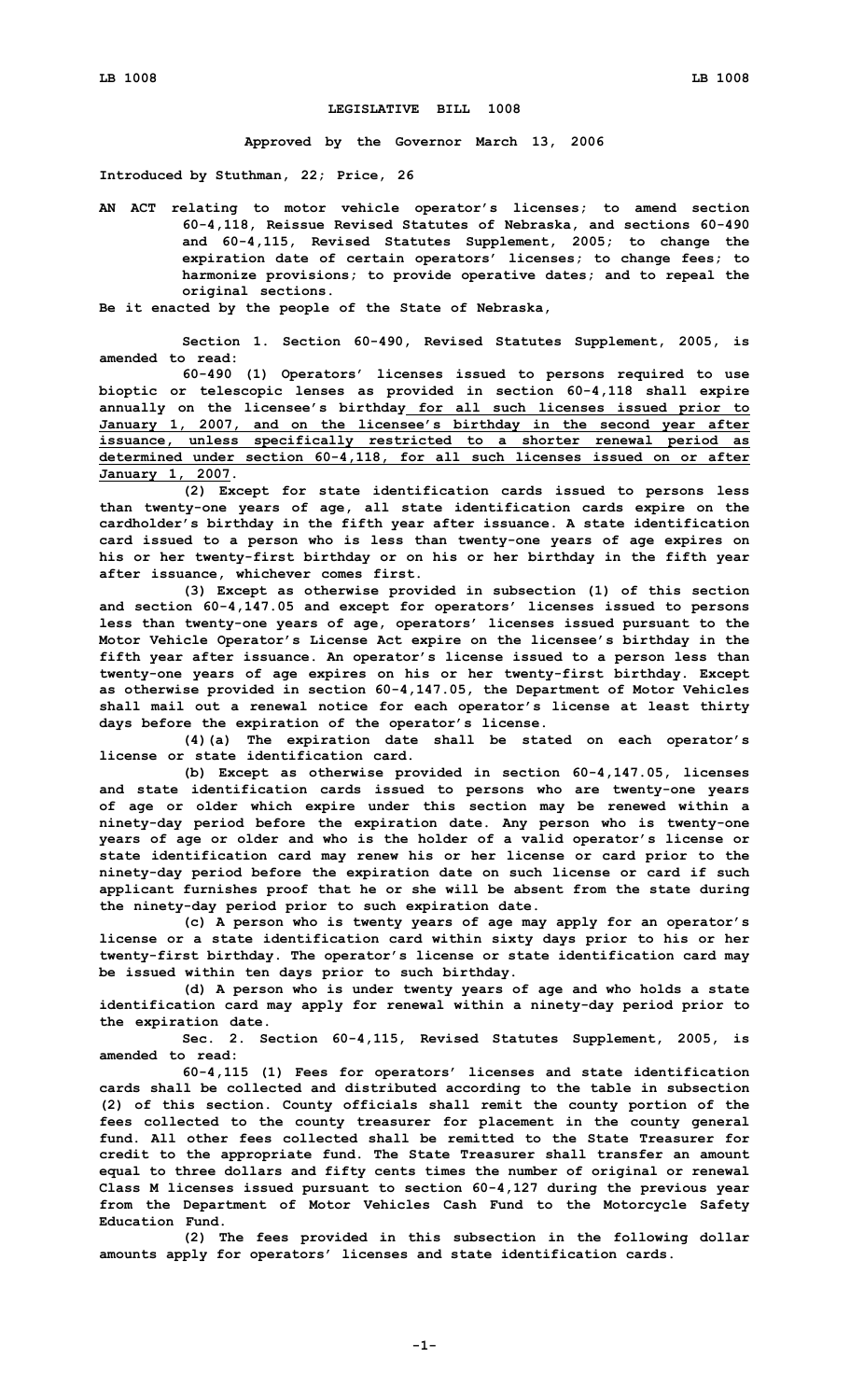**Department**

|                                         |             |                | County of Motor        | State          |
|-----------------------------------------|-------------|----------------|------------------------|----------------|
| Document                                |             |                | Total General Vehicles | General        |
|                                         | Fee         | Fund           | Cash Fund              | Fund           |
| State identification card:              |             |                |                        |                |
| Valid for 1 year or less                | 4.75        | 2.75           | 1.00                   | 1.00           |
| Valid for more than 1 year              |             |                |                        |                |
| but not more than 2 years               | 9.50        | 2.75           | 3.50                   | 3.25           |
| Valid for more than 2 years             |             |                |                        |                |
| but not more than 3 years               | 14.25       | 2.75           | 5.50                   | 6.00           |
| Valid for more than 3 years             |             |                |                        |                |
| but not more than 4 years               | 19.00       | 2.75           | 8.00                   | 8.25           |
| Valid for more than 4 years             |             |                |                        |                |
| for person under 21                     | 23.75       | 2.75           | 10.00                  | 11.00          |
| Valid for 5 years                       | 23.75       | 3.50           | 10.00                  | 10.25          |
| Duplicate or replacement                | 11.25       | 2.75           | 6.25                   | 2.25           |
| Class O or M operator's license:        |             |                |                        |                |
| Valid for 1 year or less                | 4.75        | 2.75           | 1.00                   | 1.00           |
| Valid for more than 1 year              |             |                |                        |                |
| but not more than 2 years               | 9.50        | 2.75           | 3.50                   | 3.25           |
| Valid for more than 2 years             |             |                |                        |                |
| but not more than 3 years               | 14.25       | 2.75           | 5.50                   | 6.00           |
| Valid for more than 3 years             |             |                |                        |                |
| but not more than 4 years               |             | 19.00 2.75     | 8.00                   | 8.25           |
| Valid for 5 years                       | 23.75       | 3.50           | 10.00                  | 10.25          |
| Bioptic or telescopic lens restriction: |             |                |                        |                |
| lens restriction                        | 4.75        | $\mathbf{0}$   | 4.75                   | $\theta$       |
| Valid for 1 year or less                | <u>4.75</u> | $\overline{0}$ | <u>4.75</u>            | $\overline{o}$ |
| Valid for more than 1 year              |             |                |                        |                |
| but not more than 2 years               | 9.50        | <u>2.75</u>    | 3.50                   | 3.25           |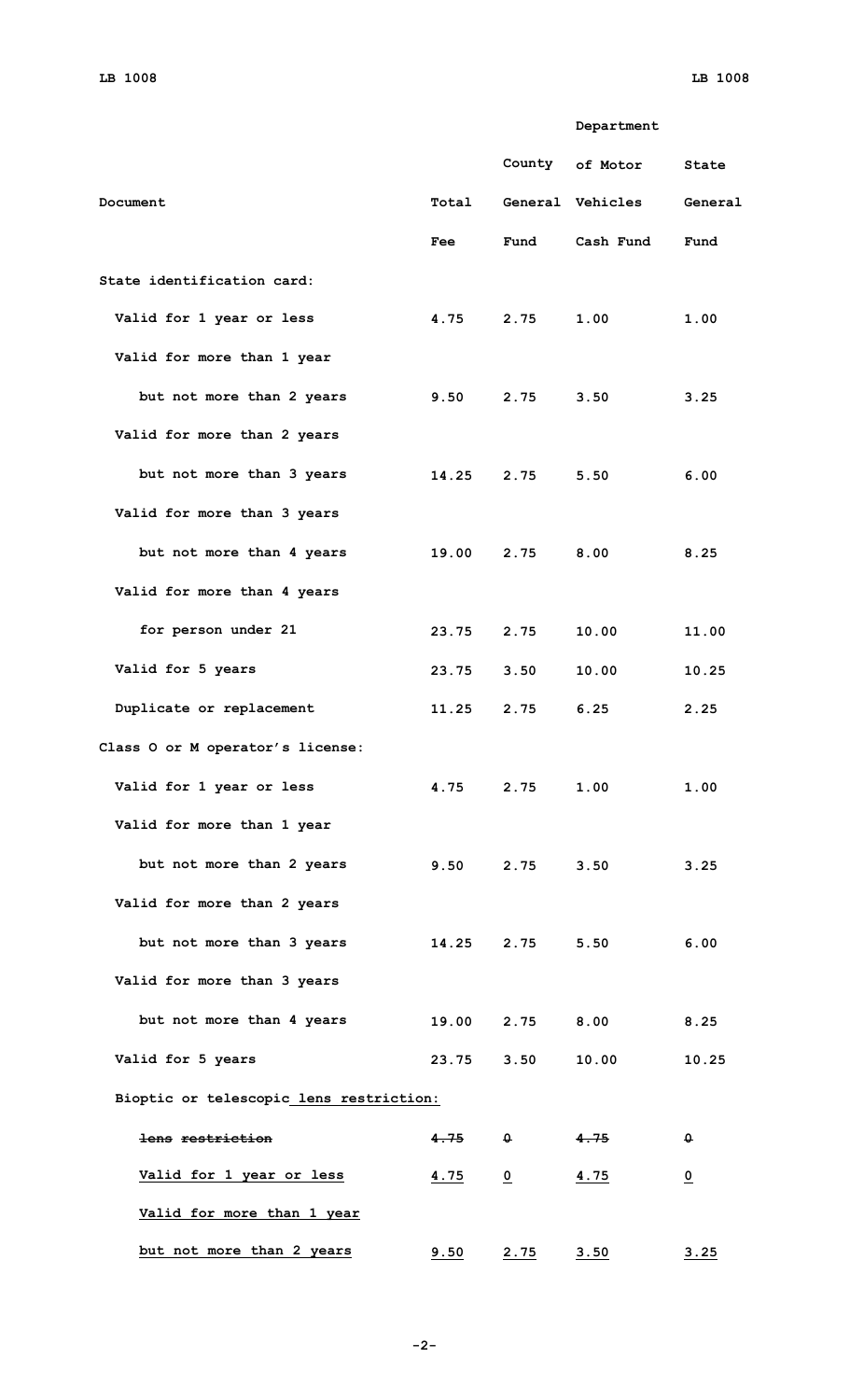| Duplicate or replacement                | 11.25 | 2.75           | 6.25        | 2.25                    |
|-----------------------------------------|-------|----------------|-------------|-------------------------|
| Change of class or restriction          | 5.00  | $\mathbf 0$    | 5.00        | $\mathbf 0$             |
| Provisional operator's permit:          |       |                |             |                         |
| Original                                | 15.00 | 2.75           | 12.25       | $\mathbf 0$             |
| Bioptic or telescopic lens restriction: |       |                |             |                         |
| lens restriction                        | 4.75  | $\theta$       | 4.75        | $\theta$                |
| Valid for 1 year or less                | 4.75  | $\overline{0}$ | 4.75        | $\overline{0}$          |
| Valid for more than 1 year              |       |                |             |                         |
| but not more than 2 years               | 15.00 | 2.75           | 12.25       | $\overline{\mathbf{0}}$ |
| Duplicate or replacement                | 11.25 | 2.75           | 6.25        | 2.25                    |
| LPD-learner's permit:                   |       |                |             |                         |
| Original                                | 8.00  | .25            | 5.00        | 2.75                    |
| Duplicate or replacement                | 11.25 | 2.75           | 6.25        | 2.25                    |
| LPE-learner's permit:                   |       |                |             |                         |
| Original                                | 8.00  | .25            | 5.00        | 2.75                    |
| Duplicate or replacement                | 11.25 | 2.75           | 6.25        | 2.25                    |
| School permit:                          |       |                |             |                         |
| Original                                | 8.00  | .25            | 5.00        | 2.75                    |
| Duplicate                               | 11.25 | 2.75           | 6.25        | 2.25                    |
| Farm permit:                            |       |                |             |                         |
| Original or renewal                     | 5.00  | .25            | $\mathbf 0$ | 4.75                    |
| Duplicate                               | 5.00  | .25            | $\mathbf 0$ | 4.75                    |
| Temporary                               | 5.00  | .25            | $\mathbf 0$ | 4.75                    |
| Driving permits:                        |       |                |             |                         |
| Employment                              | 45.00 | $\mathbf 0$    | 5.00        | 40.00                   |
| Medical hardship                        | 45.00 | $\mathbf 0$    | 5.00        | 40.00                   |
| Commercial driver's license:            |       |                |             |                         |
| Valid for 1 year or less                | 11.00 | 1.75           | 5.00        | 4.25                    |
| Valid for more than 1 year              |       |                |             |                         |
| but not more than 2 years               | 22.00 | 1.75           | 5.00        | 15.25                   |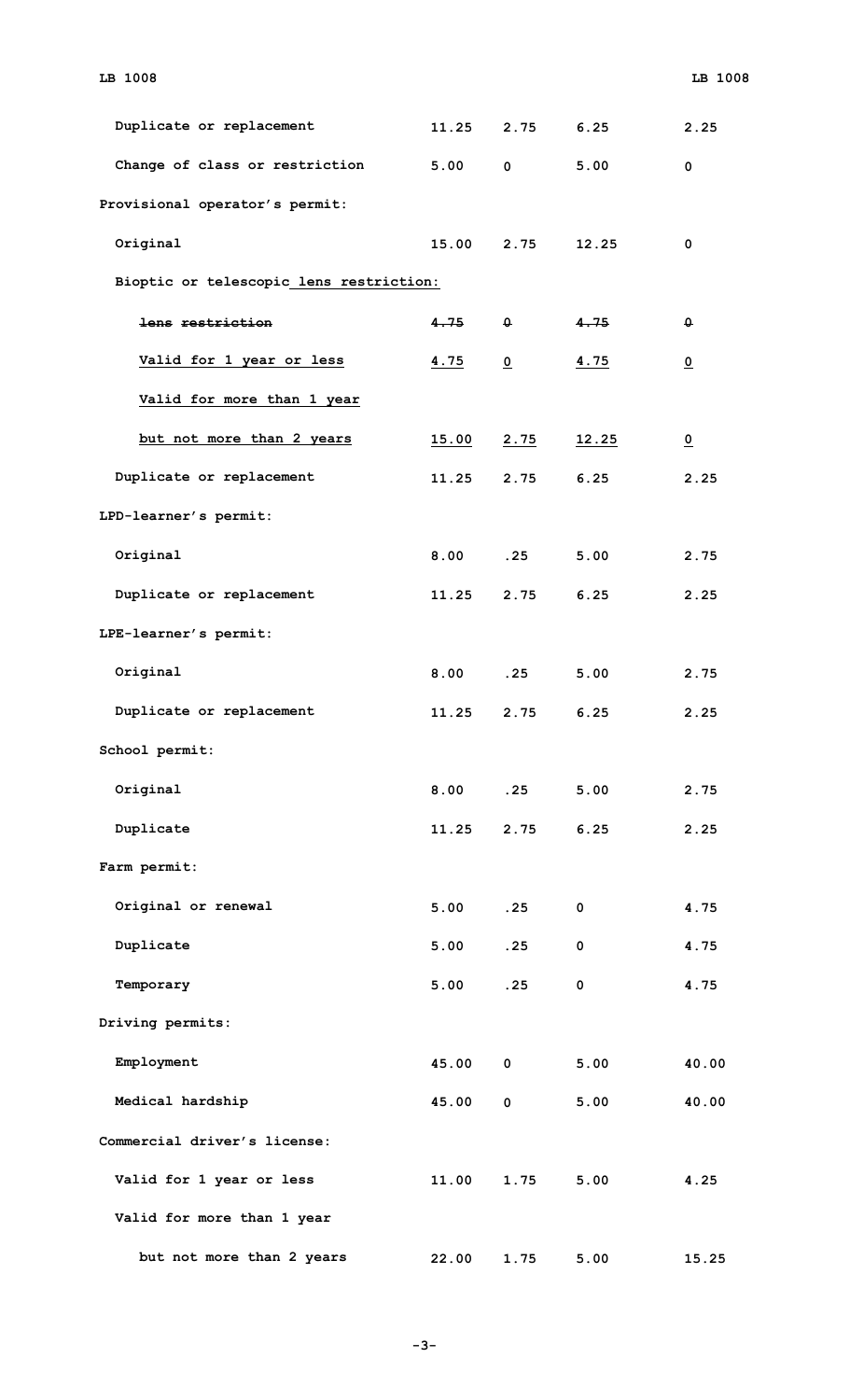| Valid for more than 2 years             |                  |             |           |              |
|-----------------------------------------|------------------|-------------|-----------|--------------|
| but not more than 3 years               | 33.00            | 1.75        | 5.00      | 26.25        |
| Valid for more than 3 years             |                  |             |           |              |
| but not more than 4 years               | 44.00            |             | 1.75 5.00 | 37.25        |
| Valid for 5 years                       | 55.00            | 1.75        | 5.00      | 48.25        |
| Bioptic or telescopic lens restriction: |                  |             |           |              |
| Valid for one year or less              | 11.00            | 1.75        | 5.00      | 4.25         |
| Valid for more than 1 year              |                  |             |           |              |
| but not more than 2 years               | 22.00            | <u>1.75</u> | 5.00      | <u>15.25</u> |
| lens restriction                        | <del>11.00</del> | 1.75        | 5.00      | 4.25         |
| Duplicate or replacement                | 11.25            | 2.75        | 6.25      | 2.25         |
| Change of class, endorsement,           |                  |             |           |              |
| or restriction                          | 10.00            | 1.75        | 5.00      | 3.25         |
| LPC-learner's permit:                   |                  |             |           |              |
| Original or renewal                     | 10.00            | .25         | 5.00      | 4.75         |
| Duplicate or replacement                | 10.00            | .25         | 5.00      | 4.75         |
| Change of class, endorsement,           |                  |             |           |              |
| or restriction                          | 10.00            | .25         | 5.00      | 4.75         |
| Seasonal permit:                        |                  |             |           |              |
| Original or renewal                     | 10.00            | .25         | 5.00      | 4.75         |
| Duplicate or replacement                | 10.00            | .25         | 5.00      | 4.75         |
|                                         |                  |             |           |              |

**Change of class, endorsement,**

**or restriction 10.00 .25 5.00 4.75**

**(3) If the Department of Motor Vehicles issues an operator's license or <sup>a</sup> state identification card, the department shall remit the county portion of the fees to the State Treasurer for credit to the Department of Motor Vehicles Cash Fund.**

**Sec. 3. Section 60-4,118, Reissue Revised Statutes of Nebraska, is amended to read:**

**60-4,118 (1) No operator's license shall be granted to any applicant until such applicant satisfies the examiner that he or she possesses sufficient powers of eyesight to enable him or her to obtain <sup>a</sup> Class O license and to operate <sup>a</sup> motor vehicle on the highways of this state with <sup>a</sup> reasonable degree of safety. The Department of Motor Vehicles, with the advice of the Health Advisory Board, shall adopt and promulgate rules and regulations:**

**(a) Requiring <sup>a</sup> minimum acuity level of vision. Such level may be obtained through the use of standard eyeglasses, contact lenses, or bioptic or telescopic lenses which are specially constructed vision correction devices which include <sup>a</sup> lens system attached to or used in conjunction with <sup>a</sup> carrier lens; and**